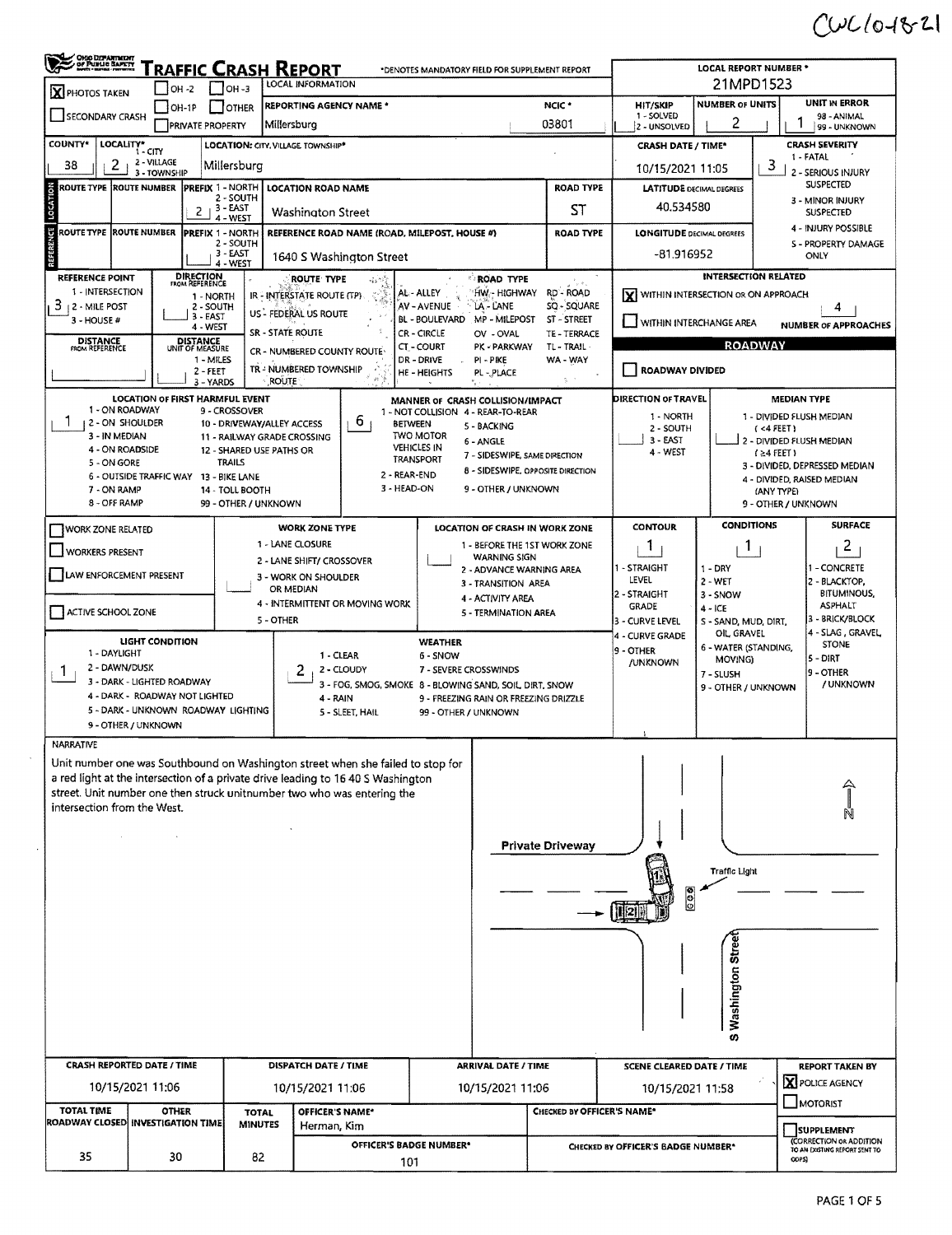|                                  | <b>OHIO DEPARTMENT</b><br>OF PUBLIC SAFETY                                                     |                                                               |                                                                         |                                                                              |                                                         |                                                       |                                                   | <b>LOCAL REPORT NUMBER</b>                                           |  |  |  |  |  |  |
|----------------------------------|------------------------------------------------------------------------------------------------|---------------------------------------------------------------|-------------------------------------------------------------------------|------------------------------------------------------------------------------|---------------------------------------------------------|-------------------------------------------------------|---------------------------------------------------|----------------------------------------------------------------------|--|--|--|--|--|--|
|                                  |                                                                                                |                                                               |                                                                         |                                                                              |                                                         |                                                       |                                                   | 21MPD1523                                                            |  |  |  |  |  |  |
| UNIT#                            | OWNER NAME: LAST, FIRST, MIDDLE (C) SAME AS DRIVER)                                            |                                                               | OWNER PHONE:INCLUDE AREA CODE (E) SAME AS DRIVER)                       | DAMAGE                                                                       |                                                         |                                                       |                                                   |                                                                      |  |  |  |  |  |  |
|                                  | MILHOAN, ANDREW, R                                                                             |                                                               |                                                                         |                                                                              | 330-956-0534                                            |                                                       | DAMAGE SCALE<br>1 - NONE<br>3 - FUNCTIONAL DAMAGE |                                                                      |  |  |  |  |  |  |
|                                  | OWNER ADDRESS: STREET, CITY, STATE, ZIP ( C) SAME AS DRIVERY<br>116 BELL AVE, DOVER, OH, 44622 |                                                               |                                                                         | 2 - MINOR DAMAGE<br>4 - DISABLING DAMAGE                                     |                                                         |                                                       |                                                   |                                                                      |  |  |  |  |  |  |
|                                  | COMMERCIAL CARRIER: NAME, ADDRESS, CITY, STATE, ZIP                                            |                                                               | <b>COMMERGAL CARRIER PHONE: INCLUDE AREA CODE</b>                       | 9 - UNKNOWN                                                                  |                                                         |                                                       |                                                   |                                                                      |  |  |  |  |  |  |
|                                  |                                                                                                |                                                               |                                                                         |                                                                              | <b>DAMAGED AREA(S)</b>                                  |                                                       |                                                   |                                                                      |  |  |  |  |  |  |
|                                  | LP STATE   LICENSE PLATE #                                                                     |                                                               | <b>VEHICLE IDENTIFICATION #</b>                                         | <b>VEHICLE YEAR</b><br><b>VEHICLE MAKE</b>                                   |                                                         |                                                       |                                                   | INDICATE ALL THAT APPLY                                              |  |  |  |  |  |  |
| он                               | JHR8364                                                                                        |                                                               | 1G1ZD5E08CF381155                                                       | CHEVROLET<br>2012                                                            |                                                         |                                                       |                                                   |                                                                      |  |  |  |  |  |  |
| <b>INSURANCE</b><br>XVERIFIED    | <b>INSURANCE COMPANY</b><br><b>PROGRESSIVE</b>                                                 |                                                               | <b>INSURANCE POLICY #</b><br>940040987                                  |                                                                              | <b>COLOR</b><br><b>BLK</b>                              | <b>VEHICLE MODEL</b><br>MALIBU                        |                                                   |                                                                      |  |  |  |  |  |  |
|                                  | <b>TYPE OF USE</b>                                                                             |                                                               | US DOT #                                                                |                                                                              | TOWED BY: COMPANY NAME                                  |                                                       |                                                   |                                                                      |  |  |  |  |  |  |
|                                  | GOVERNMENT<br>COMMERCIAL                                                                       | IN EMERGENCY<br>RESPONSE                                      |                                                                         |                                                                              | <b>RIGZ TOWING</b>                                      |                                                       |                                                   |                                                                      |  |  |  |  |  |  |
| <b>INTERLOCK</b>                 |                                                                                                | # OCCUPANTS                                                   | VEHICLE WEIGHT GVWR/GCWR<br>$1 - 510K105$ .                             |                                                                              | <b>HAZARDOUS MATERIAL</b><br> MATERIAL<br><b>CLASS#</b> | <b>PLACARD ID#</b>                                    |                                                   |                                                                      |  |  |  |  |  |  |
| <b>DEVICE</b><br><b>EQUIPPED</b> | <b>HIT/SKIP UNIT</b>                                                                           |                                                               | 2 - 10.001 - 26K LBS.<br>$3 - 26K$ LBS.                                 |                                                                              | RELEASED<br>PLACARD                                     |                                                       |                                                   |                                                                      |  |  |  |  |  |  |
|                                  | 1 - PASSENGER CAR                                                                              | 6 - VAN (9-15 SEATS)                                          | 12 - GOLF CART                                                          |                                                                              | 18 LIMO (LIVERY VEHICLE)                                | 23 - PEDESTRIAN/SKATER                                |                                                   | 12                                                                   |  |  |  |  |  |  |
|                                  | 2 - PASSENGER VAN<br>(MINIVAN)                                                                 | 7 - MOTORCYCLE 2-WHEELED<br>8 - MOTORCYCLE 3-WHEELED          | 13 - SNOWMOBILE<br>14 - SINGLE UNIT                                     | 20 - OTHER VEHICLE                                                           | 19 - BUS (16+ PASSENGERS)                               | 24 - WHEELCHAIR (ANY TYPE)<br>25 - OTHER NON-MOTORIST |                                                   | ИN                                                                   |  |  |  |  |  |  |
|                                  | UNIT TYPE 3 - SPORT UTILITY<br>VEHICLE                                                         | 9 - AUTOCYCLE                                                 | <b>TRUCK</b><br>15 - SEMI-TRACTOR                                       |                                                                              | 21 - HEAVY EQUIPMENT                                    | 26 - BICYCLE                                          |                                                   | 10                                                                   |  |  |  |  |  |  |
|                                  | 4 - PICK UP                                                                                    | 10 - MOPED OR MOTORIZED<br><b>BICYCLE</b>                     | 16 - FARM EQUIPMENT                                                     |                                                                              | 22 - ANIMAL WITH RIDER OR<br>ANIMAL-DRAWN VEHICLE       | <b>27 - TRAIN</b><br>99 - UNKNOWN OR HIT/SKIP         |                                                   |                                                                      |  |  |  |  |  |  |
|                                  | S - CARGO VAN<br>(ATV/UTV)                                                                     | 11 - ALL TERRAIN VEHICLE                                      | 17 - MOTORHOME                                                          |                                                                              |                                                         |                                                       |                                                   |                                                                      |  |  |  |  |  |  |
|                                  | # OF TRAILING UNITS                                                                            |                                                               |                                                                         |                                                                              |                                                         |                                                       |                                                   |                                                                      |  |  |  |  |  |  |
| VEHICL                           | WAS VEHICLE OPERATING IN AUTONOMOUS<br>MODE WHEN CRASH OCCURRED?                               | 0                                                             | 0 - NO AUTOMATION                                                       |                                                                              | 3 - CONDITIONAL AUTOMATION 9 - UNKNOWN                  |                                                       |                                                   |                                                                      |  |  |  |  |  |  |
| 2                                | 1 - YES 2 - NO 9 - OTHER / UNKNOWN                                                             |                                                               | 1 - DRIVER ASSISTANCE                                                   | 4 - HIGH AUTOMATION<br>AUTONOMOUS 2 ~ PARTIAL AUTOMATION 5 - FULL AUTOMATION |                                                         |                                                       |                                                   |                                                                      |  |  |  |  |  |  |
|                                  |                                                                                                | <b>MODE LEVEL</b>                                             |                                                                         |                                                                              |                                                         |                                                       |                                                   |                                                                      |  |  |  |  |  |  |
|                                  | 1 - NONE<br>$2 - TAXI$                                                                         | 6 - BUS - CHARTER/TOUR<br>7 - BUS - INTERCITY                 | $11 -$ FIRE<br>12 - MILITARY                                            | 16 - FARM                                                                    | 17 - MOWING                                             | 21 - MAIL CARRIER<br>99 - OTHER / UNKNOWN             |                                                   |                                                                      |  |  |  |  |  |  |
|                                  | 3 - ELECTRONIC RIDE                                                                            | <b>8 - BUS - SHUTTLE</b>                                      | 13 - POLICE                                                             |                                                                              | 18 - SNOW REMOVAL                                       |                                                       |                                                   |                                                                      |  |  |  |  |  |  |
| <b>SPECIAL</b>                   | SHARING<br><b>FUNCTION 4 - SCHOOL TRANSPORT</b>                                                | 9 - BUS - OTHER<br>10 - AMBULANCE                             | 14 - PUBLIC UTILITY<br>15 - CONSTRUCTION EQUIP.                         |                                                                              | 19 - TOWING<br>20 - SAFETY SERVICE                      |                                                       |                                                   |                                                                      |  |  |  |  |  |  |
|                                  | S - BUS - TRANSIT/COMMUTER                                                                     |                                                               |                                                                         |                                                                              | PATROL                                                  |                                                       |                                                   | 12                                                                   |  |  |  |  |  |  |
|                                  | 1 - NO CARGO BODY TYPE<br>/ NOT APPLICABLE                                                     | 4 - LOGGING<br>S - INTERMODAL                                 | 7 - GRAIN/CHIPS/GRAVEL                                                  | 11 - DUMP                                                                    |                                                         | 99 - OTHER / UNKNOWN                                  |                                                   |                                                                      |  |  |  |  |  |  |
| CARGO                            | $2 - BUS$                                                                                      | <b>CONTAINER CHASSIS</b>                                      | 8 - POLE<br>9 - CARGO TANK                                              |                                                                              | 12 - CONCRETE MIXER<br>13 - AUTO TRANSPORTER            |                                                       |                                                   | 9                                                                    |  |  |  |  |  |  |
| <b>BODY</b><br><b>TYPE</b>       | 3 - VEHICLE TOWING<br>ANOTHER MOTOR VEHICLE                                                    | 6 - CARGOVAN<br>/ENCLOSED BOX                                 | 10 - FLAT BED                                                           |                                                                              | 14 - GARBAGE/REFUSE                                     |                                                       |                                                   |                                                                      |  |  |  |  |  |  |
|                                  | 1 - TURN SIGNALS                                                                               | 4 - BRAKES                                                    | 7 - WORN OR SLICK TIRES                                                 |                                                                              | 9 - MOTOR TROUBLE                                       | 99 - OTHER / UNKNOWN                                  |                                                   |                                                                      |  |  |  |  |  |  |
| <b>VEHICLE</b>                   | 2 - HEAD LAMPS<br>3 - TAIL LAMPS                                                               | S - STEERING<br><b>6 - TIRE BLOWOUT</b>                       | <b>8 - TRAILER EQUIPMENT</b><br>DEFECTIVE                               |                                                                              | 10 - DISABLED FROM PRIOR<br><b>ACCIDENT</b>             |                                                       |                                                   |                                                                      |  |  |  |  |  |  |
| DEFECTS                          |                                                                                                |                                                               |                                                                         |                                                                              |                                                         |                                                       | $\Box$ - NO DAMAGE [ 0 ]                          | J-UNDERCARRIAGE [ 14 ]                                               |  |  |  |  |  |  |
|                                  | 1 - INTERSECTION -<br><b>MARKED CROSSWALK</b>                                                  | 4 - MIDBLOCK -<br>MARKED CROSSWALK                            | 7 - SHOULDER/ROADSIDE                                                   |                                                                              | 10 - DRIVEWAY ACCESS<br>11 - SHARED USE PATHS           | 99 - OTHER / UNKNOWN                                  | $\Box$ -TOP(13)                                   | $\Box$ - ALL AREAS [ 15 ]                                            |  |  |  |  |  |  |
| NON-<br><b>MOTORIST</b>          | 2 - INTERSECTION -<br><b>UNMARKED CROSSWALK</b>                                                | S - TRAVEL LANE -<br>OTHER LOCATION                           | <b>8 - SIDEWALK</b><br>9 - MEDIAN/CROSSING                              |                                                                              | OR TRAILS<br>12 - FIRST RESPONDER                       |                                                       |                                                   | $\Box$ - UNIT NOT AT SCENE [ 16 ]                                    |  |  |  |  |  |  |
| LOCATION                         | 3 - INTERSECTION - OTHER                                                                       | 6 - BICYCLE LANE                                              | ISLAND                                                                  |                                                                              | AT INCIDENT SCENE                                       |                                                       |                                                   |                                                                      |  |  |  |  |  |  |
|                                  | 1 - NON-CONTACT                                                                                | 1 - STRAIGHT AHEAD<br>2 - BACKING                             | 9 - LEAVING TRAFFIC<br>LANE                                             |                                                                              | 15 - WALKING, RUNNING,<br>JOGGING, PLAYING              | 21 - STANDING OUTSIDE<br>DISABLED VEHICLE             |                                                   | <b>INITIAL POINT OF CONTACT</b>                                      |  |  |  |  |  |  |
| 3                                | 2 - NON-COLLISION<br>3 - STRIKING                                                              | 3 - CHANGING LANES<br>4 - OVERTAKING/PASSING                  | 10 - PARKED<br>11 - SLOWING OR STOPPED                                  |                                                                              | 16 - WORKING<br>17 - PUSHING VEHICLE                    | 99 - OTHER / UNKNOWN                                  | 0 - NO DAMAGE<br>12                               | 14 - UNDERCARRIAGE<br>1-12 - REFER TO UNIT 1S - VEHICLE NOT AT SCENE |  |  |  |  |  |  |
| <b>ACTION</b>                    | 4 - STRUCK                                                                                     | PRE-CRASH S - MAKING RIGHT TURN                               | IN TRAFFIC                                                              |                                                                              | 18 - APPROACHING OR<br>LEAVING VEHICLE                  |                                                       | <b>DIAGRAM</b>                                    | 99 - UNKNOWN                                                         |  |  |  |  |  |  |
|                                  | S - BOTH STRIKING<br><b>&amp; STRUCK</b>                                                       | <b>ACTIONS 6 - MAKING LEFT TURN</b><br>7 - MAKING U-TURN      | 12 - DRIVERLESS<br>13 - NEGOTIATING A CURVE                             |                                                                              | 19 - STANDING                                           |                                                       | 13 - TOP                                          |                                                                      |  |  |  |  |  |  |
|                                  | 9 - OTHER / UNKNOWN                                                                            | 8 - ENTERING TRAFFIC<br>LANE                                  | 14 - ENTERING OR CROSSING 20 - OTHER NON-MOTORIST<br>SPECIFIED LOCATION |                                                                              |                                                         |                                                       |                                                   | TRAFFIC                                                              |  |  |  |  |  |  |
|                                  | 1 - NONE                                                                                       | /ACDA                                                         | <b>B - FOLLOWING TOO CLOSE 13 - IMPROPER START FROM</b>                 |                                                                              | 18 - OPERATING DEFECTIVE<br><b>EQUIPMENT</b>            | 23 - OPENING DOOR INTO<br><b>ROADWAY</b>              | <b>TRAFFICWAY FLOW</b>                            | <b>TRAFFIC CONTROL</b>                                               |  |  |  |  |  |  |
|                                  | 2 - FAILURE TO VIELD<br>3 - RAN RED LIGHT                                                      | 9 - IMPROPER LANE                                             | A PARKED POSITION<br>14 - STOPPED OR PARKED                             |                                                                              | 19 - LOAD SHIFTING                                      | 99 - OTHER IMPROPER                                   | 1 - ONE-WAY<br>2 - TWO-WAY                        | 1 - ROUNDABOUT 4 - STOP SIGN                                         |  |  |  |  |  |  |
| 3                                | 4 - RAN STOP SIGN<br>S - UNSAFE SPEED                                                          | CHANGE<br>10 - IMPROPER PASSING                               | <b>ILLEGALLY</b><br>15 - SWERVING TO AVOID                              |                                                                              | /FALLING/SPILLING<br>20 - IMPROPER CROSSING             | <b>ACTION</b>                                         | 2                                                 | 2 - SIGNAL<br>S - YIELD SIGN<br>2<br>3 - FLASHER<br>6 - NO CONTROL   |  |  |  |  |  |  |
|                                  | CONTRIBUTING 6 - IMPROPER TURN<br>CIRCUMSTANCES <sub>7</sub> - LEFT OF CENTER                  | 11 - DROVE OFF ROAD<br>12 - IMPROPER BACKING                  | 16 - WRONG WAY<br>17 - VISION OBSTRUCTION                               |                                                                              | 21 - LYING IN ROADWAY<br>22 - NOT DISCERNIBLE           |                                                       | # OF THROUGH LANES                                | <b>RAIL GRADE CROSSING</b>                                           |  |  |  |  |  |  |
| <b>SIS</b>                       |                                                                                                |                                                               |                                                                         |                                                                              |                                                         |                                                       | ON ROAD                                           | 1 - NOT INVLOVED                                                     |  |  |  |  |  |  |
| 忌                                | <b>SEQUENCE OF EVENTS</b>                                                                      |                                                               | <b> EVENTS</b>                                                          |                                                                              |                                                         |                                                       | 2                                                 | 2 - INVOLVED-ACTIVE CROSSING<br>3 - INVOLVED-PASSIVE CROSSING        |  |  |  |  |  |  |
| 20                               | 1 - OVERTURN/ROLLOVER<br>2 - FIRE/EXPLOSION                                                    | 7 - SEPARATION OF UNITS<br><b>B - RAN OFF ROAD RIGHT</b>      | 12 - DOWNHILL RUNAWAY<br>13 - OTHER NON-COLLISION 20 - MOTOR VEHICLE IN |                                                                              | 19 - ANIMAL -OTHER                                      | 23 - STRUCK BY FALLING,<br><b>SHIFTING CARGO OR</b>   |                                                   |                                                                      |  |  |  |  |  |  |
|                                  | 3 - IMMERSION                                                                                  | 9 - RAN OFF ROAD LEFT                                         | 14 - PEDESTRIAN                                                         |                                                                              | <b>TRANSPORT</b>                                        | ANYTHING SET IN<br><b>MOTION BY A MOTOR</b>           |                                                   | UNIT / NON-MOTORIST DIRECTION                                        |  |  |  |  |  |  |
|                                  | 4 - JACKKNIFE<br>5 - CARGO / EQUIPMENT                                                         | 10 - CROSS MEDIAN<br>11 - CROSS CENTERLINE -                  | 15 - PEDALCYCLE<br>16 - RAILWAY VEHICLE                                 |                                                                              | 21 - PARKED MOTOR<br><b>VEHICLE</b>                     | <b>VEHICLE</b><br>24 - OTHER MOVABLE                  |                                                   | 1 - NORTH<br>5 - NORTHEAST<br>2 - SOUTH<br><b>6 - NORTHWEST</b>      |  |  |  |  |  |  |
|                                  | LOSS OR SHIFT<br>6 - EQUIPMENT FAILURE                                                         | OPPOSITE DIRECTION<br>OF TRAVEL                               | 17 - ANIMAL - FARM<br>18 - ANIMAL - DEER                                |                                                                              | 22 - WORK ZONE<br><b>MAINTENANCE</b>                    | OBJECT                                                | $\epsilon$                                        | $3 - EAST$<br>7 - SOUTHEAST                                          |  |  |  |  |  |  |
|                                  |                                                                                                |                                                               | COLLISION WITH FIXED OBJECT - STRUCK.                                   |                                                                              | EQUIPMENT                                               |                                                       | TO I<br><b>FROM</b>                               | 4 - WEST<br><b>B-SOUTHWEST</b><br>9 - OTHER / UNKNOWN                |  |  |  |  |  |  |
|                                  | 25 - IMPACT ATTENUATOR 31 - GUARDRAIL END<br>/ CRASH CUSHION                                   | 32 - PORTABLE BARRIER                                         | 38 - OVERHEAD SIGN POST<br>39 - LIGHT / LUMINARIES                      | 46 - FENCE                                                                   | 45 - EMBANKMENT                                         | <b>S2 - BUILDING</b><br>53 - TUNNEL                   |                                                   |                                                                      |  |  |  |  |  |  |
|                                  | 26 - BRIDGE OVERHEAD<br><b>STRUCTURE</b>                                                       | 33 - MEDIAN CABLE BARRIER                                     | <b>SUPPORT</b>                                                          | 48 - TREE                                                                    | 47 MAILBOX                                              | 54 - OTHER FIXED                                      | UNIT SPEED                                        | <b>DETECTED SPEED</b>                                                |  |  |  |  |  |  |
|                                  | 27 - BRIDGE PIER OR                                                                            | 34 - MEDIAN GUARDRAIL<br><b>BARRIER</b>                       | 40 - UTILITY POLE<br>41 - OTHER POST, POLE                              |                                                                              | 49 - FIRE HYDRANT                                       | OBJECT<br>99 - OTHER / UNKNOWN                        | 25                                                | 1 - STATED / ESTIMATED SPEED                                         |  |  |  |  |  |  |
|                                  | ABUTMENT<br>2B - BRIDGE PARAPET                                                                | 3S - MEDIAN CONCRETE<br><b>BARRIER</b>                        | OR SUPPORT<br>42 - CULVERT                                              |                                                                              | 50 - WORK ZONE<br><b>MAINTENANCE</b>                    |                                                       |                                                   | 2 - CALCULATED / EDR                                                 |  |  |  |  |  |  |
|                                  | 29 - BRIDGE RAIL<br>30 - GUARDRAIL FACE                                                        | 36 - MEDIAN OTHER BARRIER 43 - CURB<br>37 - TRAFFIC SIGN POST | 44 - DITCH                                                              | 51 - WALL                                                                    | <b>EQUIPMENT</b>                                        |                                                       | POSTED SPEED                                      |                                                                      |  |  |  |  |  |  |
|                                  | <b>FIRST HARMFUL EVENT</b>                                                                     |                                                               | MOST HARMFUL EVENT                                                      |                                                                              |                                                         |                                                       | 35                                                | 3 - UNDETERMINED                                                     |  |  |  |  |  |  |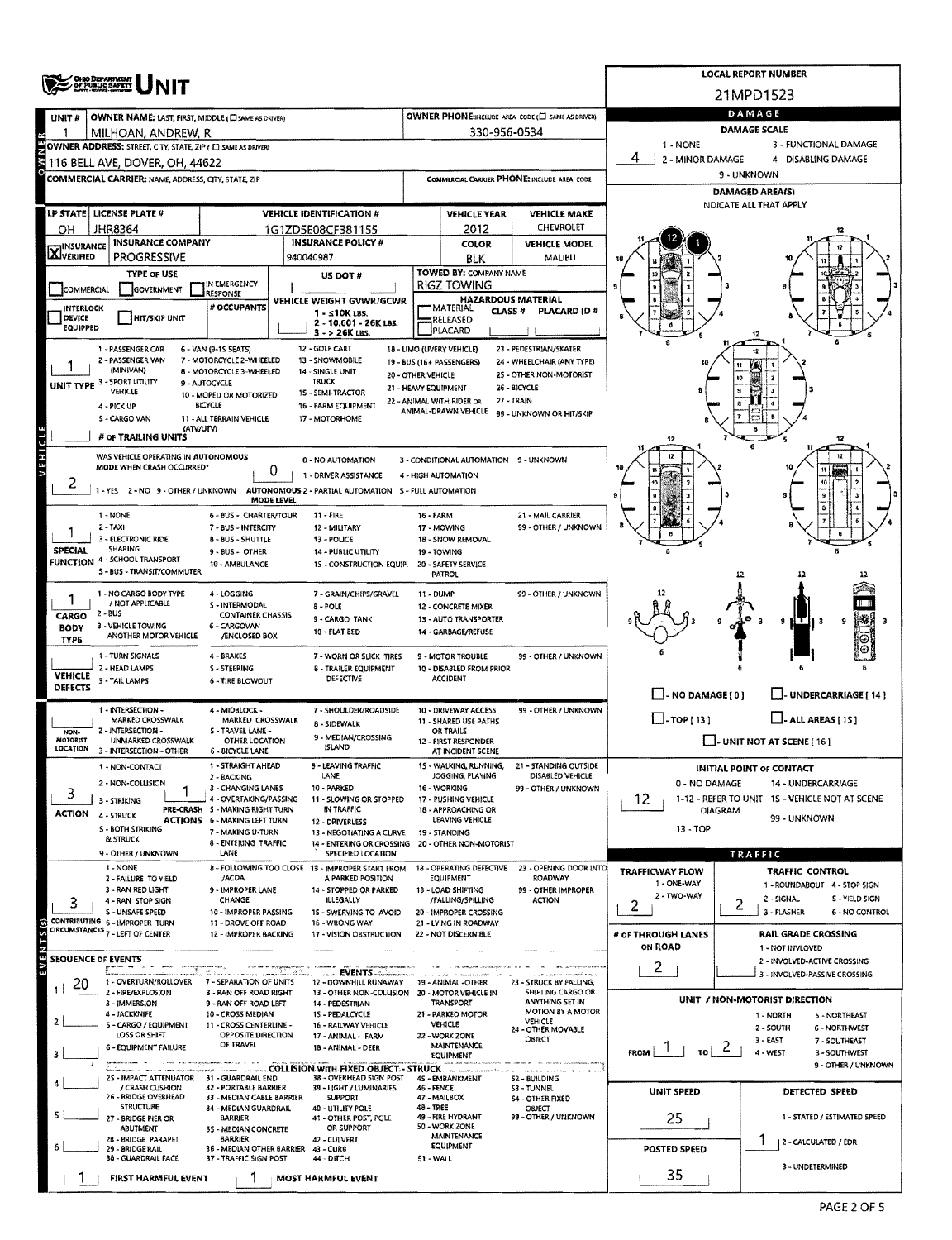|                                  | <b>OHIO DEPARTMENT<br/>DF PUBLIC BAFRIT<br/>BERN LESSE DESIGN</b>              |                                                           | <b>LOCAL REPORT NUMBER</b>                                                                                        |                                                          |                                                      |                                                   |                                          |                                                                           |  |  |  |  |  |
|----------------------------------|--------------------------------------------------------------------------------|-----------------------------------------------------------|-------------------------------------------------------------------------------------------------------------------|----------------------------------------------------------|------------------------------------------------------|---------------------------------------------------|------------------------------------------|---------------------------------------------------------------------------|--|--|--|--|--|
|                                  |                                                                                |                                                           | 21MPD1523                                                                                                         |                                                          |                                                      |                                                   |                                          |                                                                           |  |  |  |  |  |
| UNIT#                            | OWNER NAME: LAST, FIRST, MIDDLE (C) SAME AS DRIVER)                            |                                                           |                                                                                                                   |                                                          |                                                      | OWNER PHONE:INCLUDE AREA CODE (E) SAME AS DRIVER! | DAMAGE<br>DAMAGE SCALE                   |                                                                           |  |  |  |  |  |
| 2                                | SMITH, TERRY, L<br>OWNER ADDRESS: STREET, CITY, STATE, ZIP ( C SAME AS DRIVER) |                                                           |                                                                                                                   |                                                          | 330-231-7383                                         |                                                   | 1 - NONE<br>3 - FUNCTIONAL DAMAGE        |                                                                           |  |  |  |  |  |
|                                  | 111 S MARKET STREET, HOLMESVILLE, OH, 44633                                    |                                                           |                                                                                                                   |                                                          |                                                      |                                                   | 2 - MINOR DAMAGE<br>4 - DISABLING DAMAGE |                                                                           |  |  |  |  |  |
|                                  | <b>COMMERCIAL CARRIER: NAME, ADDRESS, CITY, STATE, ZIP</b>                     |                                                           |                                                                                                                   |                                                          |                                                      | COMMERCIAL CARRIER PHONE: INCLUDE AREA CODE       | 9 - UNKNOWN                              |                                                                           |  |  |  |  |  |
|                                  |                                                                                |                                                           |                                                                                                                   |                                                          |                                                      |                                                   |                                          | <b>DAMAGED AREA(S)</b><br>INDICATE ALL THAT APPLY                         |  |  |  |  |  |
|                                  | LP STATE LICENSE PLATE #                                                       |                                                           | <b>VEHICLE IDENTIFICATION #</b>                                                                                   | <b>VEHICLE YEAR</b><br><b>VEHICLE MAKE</b>               |                                                      |                                                   |                                          |                                                                           |  |  |  |  |  |
| ΟН                               | <b>HNV4765</b><br><b>INSURANCE COMPANY</b>                                     |                                                           | 2C4GP44L03R135155<br><b>INSURANCE POLICY #</b>                                                                    | <b>CHRYSLER</b><br>2003<br><b>VEHICLE MODEL</b><br>COLOR |                                                      |                                                   |                                          |                                                                           |  |  |  |  |  |
| <b>X</b> INSURANCE               | <b>GRANGE</b>                                                                  |                                                           | 5656784                                                                                                           |                                                          | GRY                                                  | TOWN & COUNTRY                                    |                                          |                                                                           |  |  |  |  |  |
|                                  | TYPE OF USE                                                                    | IN EMERGENCY                                              | US DOT#                                                                                                           |                                                          | TOWED BY: COMPANY NAME<br><b>RIGZ TOWING</b>         |                                                   |                                          |                                                                           |  |  |  |  |  |
| <b>COMMERCIAL</b><br>INTERLOCK   | GOVERNMENT                                                                     | <b>RESPONSE</b><br># OCCUPANTS                            | VEHICLE WEIGHT GVWR/GCWR                                                                                          |                                                          | <b>HAZARDOUS MATERIAL</b><br><b>IMATERIAL</b>        |                                                   |                                          |                                                                           |  |  |  |  |  |
| DEVICE<br>EQUIPPED               | <b>HIT/SKIP UNIT</b>                                                           |                                                           | $1 - 510K$ LBS.<br>2 - 10.001 - 26K LBS.                                                                          |                                                          | <b>CLASS#</b><br>RELEASED                            | PLACARD ID#                                       |                                          |                                                                           |  |  |  |  |  |
|                                  | 1 - PASSENGER CAR                                                              | 6 - VAN (9-15 SEATS)                                      | $3 - 26K$ LBS.<br>12 - GOLF CART                                                                                  |                                                          | PLACARD<br>18 - LIMO (LIVERY VEHICLE)                | 23 - PEDESTRIAN/SKATER                            |                                          |                                                                           |  |  |  |  |  |
|                                  | 2 - PASSENGER VAN<br>(MINIVAN)                                                 | 7 - MOTORCYCLE 2-WHEELED                                  | 13 - SNOWMOBILE                                                                                                   |                                                          | 19 - BUS (16+ PASSENGERS)                            | 24 - WHEELCHAIR (ANY TYPE)                        |                                          |                                                                           |  |  |  |  |  |
|                                  | UNIT TYPE 3 - SPORT UTILITY                                                    | 8 - MOTORCYCLE 3-WHEELED<br>9 - AUTOCYCLE                 | 14 - SINGLE UNIT<br><b>TRUCK</b>                                                                                  | 20 - OTHER VEHICLE                                       | 21 - HEAVY EQUIPMENT                                 | 2S - OTHER NON-MOTORIST<br>26 - BICYCLE           |                                          |                                                                           |  |  |  |  |  |
|                                  | <b>VEHICLE</b><br>4 - PICK UP                                                  | 10 - MOPED OR MOTORIZED<br><b>BICYCLE</b>                 | 15 - SEMI-TRACTOR<br>16 - FARM EQUIPMENT                                                                          |                                                          | 22 - ANIMAL WITH RIDER OR<br>ANIMAL-DRAWN VEHICLE    | 27 - TRAIN                                        |                                          |                                                                           |  |  |  |  |  |
|                                  | S - CARGO VAN<br>(ATV/UTV)                                                     | 11 - ALL TERRAIN VEHICLE                                  | 17 - MOTORHOME                                                                                                    |                                                          |                                                      | 99 - UNKNOWN OR HIT/SKIP                          |                                          |                                                                           |  |  |  |  |  |
|                                  | # OF TRAILING UNITS                                                            |                                                           |                                                                                                                   |                                                          |                                                      |                                                   |                                          |                                                                           |  |  |  |  |  |
| VEHICLE                          | WAS VEHICLE OPERATING IN AUTONOMOUS<br>MODE WHEN CRASH OCCURRED?               | 0                                                         | 0 - NO AUTOMATION                                                                                                 |                                                          | 3 - CONDITIONAL AUTOMATION 9 - UNKNOWN               |                                                   |                                          |                                                                           |  |  |  |  |  |
| 2                                |                                                                                |                                                           | 1 - DRIVER ASSISTANCE<br>1 - YES 2 - NO 9 - OTHER / UNKNOWN AUTONOMOUS 2 - PARTIAL AUTOMATION 5 - FULL AUTOMATION |                                                          | 4 - HIGH AUTOMATION                                  |                                                   | <b>to</b>                                |                                                                           |  |  |  |  |  |
|                                  |                                                                                | MODE LEVEL                                                |                                                                                                                   |                                                          |                                                      |                                                   |                                          |                                                                           |  |  |  |  |  |
|                                  | 1 - NONE<br>2 - TAXI                                                           | 6 - BUS - CHARTER/TOUR<br>7 - BUS - INTERCITY             | 11 - FIRE<br>12 - MILITARY                                                                                        | 16 - FARM                                                | 17 - MOWING                                          | 21 - MAIL CARRIER<br>99 - OTHER / UNKNOWN         |                                          |                                                                           |  |  |  |  |  |
| <b>SPECIAL</b>                   | 3 - ELECTRONIC RIDE<br><b>SHARING</b>                                          | 13 - POLICE                                               |                                                                                                                   | 18 - SNOW REMOVAL                                        |                                                      |                                                   |                                          |                                                                           |  |  |  |  |  |
| <b>FUNCTION</b>                  | 4 - SCHOOL TRANSPORT                                                           | 9 - 8US - OTHER<br>10 - AMBULANCE                         | 14 - PUBLIC UTILITY<br>15 - CONSTRUCTION EQUIP.                                                                   |                                                          | 19 - TOWING<br>20 - SAFETY SERVICE                   |                                                   |                                          |                                                                           |  |  |  |  |  |
|                                  | S BUS - TRANSIT/COMMUTER                                                       |                                                           |                                                                                                                   |                                                          | <b>PATROL</b>                                        |                                                   |                                          | 12                                                                        |  |  |  |  |  |
| 1                                | 1 - NO CARGO BODY TYPE<br>/ NOT APPLICABLE                                     | 4 - LOGGING<br><b>S-INTERMODAL</b>                        | 7 - GRAIN/CHIPS/GRAVEL<br><b>B-POLE</b>                                                                           | 11 - DUMP                                                | 12 - CONCRETE MIXER                                  | 99 - OTHER / UNKNOWN                              |                                          |                                                                           |  |  |  |  |  |
| CARGO<br><b>BODY</b>             | $2 - 805$<br>3 - VEHICLE TOWING                                                | <b>CONTAINER CHASSIS</b><br>6 - CARGOVAN                  | 9 - CARGO TANK                                                                                                    |                                                          | 13 - AUTO TRANSPORTER                                |                                                   |                                          | ΙŦ<br>9                                                                   |  |  |  |  |  |
| <b>TYPE</b>                      | ANOTHER MOTOR VEHICLE                                                          | /ENCLOSED BOX                                             | 10 - FLAT BED                                                                                                     |                                                          | 14 - GARBAGE/REFUSE                                  |                                                   |                                          |                                                                           |  |  |  |  |  |
|                                  | 1 - TURN SIGNALS<br>2 - HEAD LAMPS                                             | 4 - BRAKES<br>S - STEERING                                | 7 - WORN OR SUCK TIRES<br><b>8 - TRAILER EQUIPMENT</b>                                                            |                                                          | <b>9 - MOTOR TROUBLE</b><br>10 - DISABLED FROM PRIOR | 99 - OTHER / UNKNOWN                              |                                          |                                                                           |  |  |  |  |  |
| <b>VEHICLE</b><br><b>DEFECTS</b> | 3 - TAIL LAMPS                                                                 | 6 - TIRE BLOWOUT                                          | DEFECTIVE                                                                                                         |                                                          | <b>ACCIDENT</b>                                      |                                                   |                                          |                                                                           |  |  |  |  |  |
|                                  | 1 - INTERSECTION -                                                             | 4 - MIDBLOCK -                                            | 7 - SHOULDER/ROADSIDE                                                                                             |                                                          | 10 - DRIVEWAY ACCESS                                 | 99 - OTHER / UNKNOWN                              | $\Box$ - NO DAMAGE [ 0 ]                 | U-UNDERCARRIAGE [ 14 ]                                                    |  |  |  |  |  |
| NON-                             | <b>MARKED CROSSWALK</b><br>2 - INTERSECTION -                                  | MARKED CROSSWALK<br><b>S-TRAVEL LANE -</b>                | 8 - SIDEWALK                                                                                                      | 11 - SHARED USE PATHS<br>OR TRAILS                       |                                                      |                                                   | $\Box$ -TOP[13]                          | $L$ - ALL AREAS $(15)$                                                    |  |  |  |  |  |
| MOTORIST<br>LOCATION             | UNMARKED CROSSWALK<br>3 - INTERSECTION - OTHER                                 | OTHER LOCATION<br>6 - BICYCLE LANE                        | 9 - MEDIAN/CROSSING<br><b>ISLAND</b>                                                                              | 12 - FIRST RESPONDER<br>AT INCIDENT SCENE                |                                                      |                                                   | $\Box$ - UNIT NOT AT SCENE [ 16 ]        |                                                                           |  |  |  |  |  |
|                                  | 1 - NON-CONTACT                                                                | 1 - STRAIGHT AHEAD                                        | 9 - LEAVING TRAFFIC                                                                                               |                                                          | 15 - WALKING, RUNNING,                               | 21 - STANDING OUTSIDE                             |                                          | <b>INITIAL POINT OF CONTACT</b>                                           |  |  |  |  |  |
|                                  | 2 - NON-COLLISION                                                              | 2 - BACKING<br>3 - CHANGING LANES                         | LANE<br>10 - PARKED                                                                                               |                                                          | JOGGING, PLAYING<br>16 - WORKING                     | DISABLED VEHICLE<br>99 - OTHER / UNKNOWN          | 0 - NO DAMAGE                            | 14 - UNDERCARRIAGE                                                        |  |  |  |  |  |
| <b>ACTION</b>                    | 3 STRIKING                                                                     | 4 - OVERTAKING/PASSING<br>PRE-CRASH S - MAKING RIGHT TURN | 11 - SLOWING OR STOPPED<br>IN TRAFFIC                                                                             |                                                          | 17 - PUSHING VEHICLE<br>18 - APPROACHING OR          |                                                   | 11<br><b>DIAGRAM</b>                     | 1-12 - REFER TO UNIT 15 - VEHICLE NOT AT SCENE                            |  |  |  |  |  |
|                                  | 4 - STRUCK<br>5 - BOTH STRIKING                                                | <b>ACTIONS 6 - MAKING LEFT TURN</b><br>7 - MAKING U-TURN  | 12 - DRIVERLESS<br>13 - NEGOTIATING A CURVE                                                                       |                                                          | LEAVING VEHICLE<br>19 - STANDING                     |                                                   | 99 UNKNOWN<br>13 - TOP                   |                                                                           |  |  |  |  |  |
|                                  | & STRUCK<br>9 - OTHER / UNKNOWN                                                | <b>8 - ENTERING TRAFFIC</b><br>LANE                       | 14 ENTERING OR CROSSING 20 - OTHER NON-MOTORIST<br><b>SPECIFIED LOCATION</b>                                      |                                                          |                                                      |                                                   |                                          |                                                                           |  |  |  |  |  |
|                                  | 1 - NONE                                                                       |                                                           | 8 - FOLLOWING TOO CLOSE 13 - IMPROPER START FROM                                                                  |                                                          | 18 - OPERATING DEFECTIVE                             | 23 - OPENING DOOR INTO                            | <b>TRAFFICWAY FLOW</b>                   | TRAFFIC<br><b>TRAFFIC CONTROL</b>                                         |  |  |  |  |  |
|                                  | 2 - FAILURE TO YIELD<br>3 - RAN RED LIGHT                                      | /ACDA<br>9 - IMPROPER LANE                                | A PARKED POSITION<br>14 - STOPPED OR PARKED                                                                       |                                                          | <b>EQUIPMENT</b><br>19 - LOAD SHIFTING               | <b>ROADWAY</b><br>99 - OTHER IMPROPER             | 1 - ONE-WAY                              | 1 - ROUNDABOUT 4 - STOP SIGN                                              |  |  |  |  |  |
|                                  | 4 - RAN STOP SIGN<br>S - UNSAFE SPEED                                          | CHANGE<br>10 - IMPROPER PASSING                           | ILLEGALLY<br>15 - SWERVING TO AVOID                                                                               |                                                          | /FALLING/SPILLING<br>20 - IMPROPER CROSSING          | <b>ACTION</b>                                     | 2 - TWO-WAY<br>2                         | 2 - SIGNAL<br>S - YIELD SIGN<br>2<br>3 - FLASHER<br><b>6 - NO CONTROL</b> |  |  |  |  |  |
| $(5)$ 5 T                        | CONTRIBUTING 6 - IMPROPER TURN<br>CIRCUMSTANCES 7 - LEFT OF CENTER             | 11 - DROVE OFF ROAD<br>12 - IMPROPER BACKING              | 16 - WRONG WAY<br>17 - VISION OBSTRUCTION                                                                         |                                                          | 21 - LYING IN ROADWAY<br>22 - NOT DISCERNIBLE        |                                                   | # OF THROUGH LANES                       | <b>RAIL GRADE CROSSING</b>                                                |  |  |  |  |  |
|                                  |                                                                                |                                                           |                                                                                                                   |                                                          |                                                      |                                                   | ON ROAD                                  | 1 - NOT INVLOVED                                                          |  |  |  |  |  |
|                                  | SEQUENCE OF EVENTS                                                             |                                                           | EVENTS.                                                                                                           |                                                          |                                                      |                                                   | 2                                        | 2 - INVOLVED-ACTIVE CROSSING<br>3 - INVOLVED-PASSIVE CROSSING             |  |  |  |  |  |
| 20                               | 1 - OVERTURN/ROLLOVER<br>2 - FIRE/EXPLOSION                                    | 7 - SEPARATION OF UNITS<br>8 - RAN OFF ROAD RIGHT         | 12 - DOWNHILL RUNAWAY<br>13 - OTHER NON-COLLISION 20 - MOTOR VEHICLE IN                                           |                                                          | 19 - ANIMAL - OTHER                                  | 23 - STRUCK BY FALLING,<br>SHIFTING CARGO OR      |                                          |                                                                           |  |  |  |  |  |
|                                  | 3 - IMMERSION<br>4 - JACKKNIFE                                                 | 9 - RAN OFF ROAD LEFT<br>10 - CROSS MEDIAN                | 14 - PEDESTRIAN<br>15 - PEDALCYCLE                                                                                |                                                          | TRANSPORT<br>21 - PARKED MOTOR                       | ANYTHING SET IN<br>MOTION BY A MOTOR              |                                          | UNIT / NON-MOTORIST DIRECTION                                             |  |  |  |  |  |
|                                  | S - CARGO / EQUIPMENT<br>LOSS OR SHIFT                                         | 11 - CROSS CENTERLINE -                                   | 16 - RAILWAY VEHICLE                                                                                              |                                                          | <b>VEHICLE</b>                                       | VEHICLE<br>24 - OTHER MOVABLE                     |                                          | 1 - NORTH<br>S - NORTHEAST<br>6 - NORTHWEST<br>2 - SOUTH                  |  |  |  |  |  |
|                                  | 6 - EQUIPMENT FAILURE                                                          | OPPOSITE DIRECTION<br>OF TRAVEL                           | 17 - ANIMAL - FARM<br>18 - ANIMAL - DEER                                                                          |                                                          | 22 - WORK ZONE<br>MAINTENANCE                        | OBJECT                                            | <b>FROM</b><br>TO                        | $3 - EAST$<br>7 - SOUTHEAST<br>3<br>4 - WEST<br>8 - SOUTHWEST             |  |  |  |  |  |
|                                  |                                                                                |                                                           | - COLLISION WITH FIXED OBJECT - STRUCK                                                                            |                                                          | <b>EQUIPMENT</b>                                     |                                                   |                                          | 9 - OTHER / UNKNOWN                                                       |  |  |  |  |  |
|                                  | 25 - IMPACT ATTENUATOR 31 - GUARDRAIL END<br>/ CRASH CUSHION                   | 32 - PORTABLE BARRIER                                     | 38 - OVERHEAD SIGN POST<br>39 - LIGHT / LUMINARIES                                                                | <b>46 - FENCE</b>                                        | 45 - EMBANKMENT                                      | <b>S2 BUILDING</b><br><b>S3 - TUNNEL</b>          | UNIT SPEED                               | DETECTED SPEED                                                            |  |  |  |  |  |
|                                  | 26 - BRIDGE OVERHEAD<br><b>STRUCTURE</b>                                       | 33 - MEDIAN CABLE BARRIER<br>34 - MEDIAN GUARDRAIL        | SUPPORT<br>40 - UTILITY POLE                                                                                      | 48 - TREE                                                | 47 - MAILBOX                                         | <b>S4 OTHER FIXED</b><br>OBJECT                   |                                          |                                                                           |  |  |  |  |  |
|                                  | 27 - BRIDGE PIER OR<br>ABUTMENT                                                | BARRIER<br>3S - MEDIAN CONCRETE                           | 41 - OTHER POST, POLE<br>OR SUPPORT                                                                               |                                                          | 49 - FIRE HYDRANT<br><b>SO - WORK ZONE</b>           | 99 - OTHER / UNKNOWN                              | 10                                       | 1 - STATED / ESTIMATED SPEED                                              |  |  |  |  |  |
|                                  | 2B - BRIDGE PARAPET<br>29 - BRIDGE RAIL                                        | <b>BARRIER</b><br>36 - MEDIAN OTHER BARRIER 43 - CURB     | 42 - CULVERT                                                                                                      |                                                          | MAINTENANCE<br>EQUIPMENT                             |                                                   | <b>POSTED SPEED</b>                      | 2 - CALCULATED / EDR                                                      |  |  |  |  |  |
|                                  | 30 - GUARDRAIL FACE                                                            | 37 - TRAFFIC 51GN POST                                    | 44 - DITCH                                                                                                        | 51 - WALL                                                |                                                      |                                                   |                                          | 3 - UNDETERMINED                                                          |  |  |  |  |  |
|                                  | <b>FIRST HARMFUL EVENT</b>                                                     |                                                           | <b>MOST HARMFUL EVENT</b>                                                                                         |                                                          |                                                      |                                                   | 35                                       |                                                                           |  |  |  |  |  |

 $\bar{\mathcal{A}}$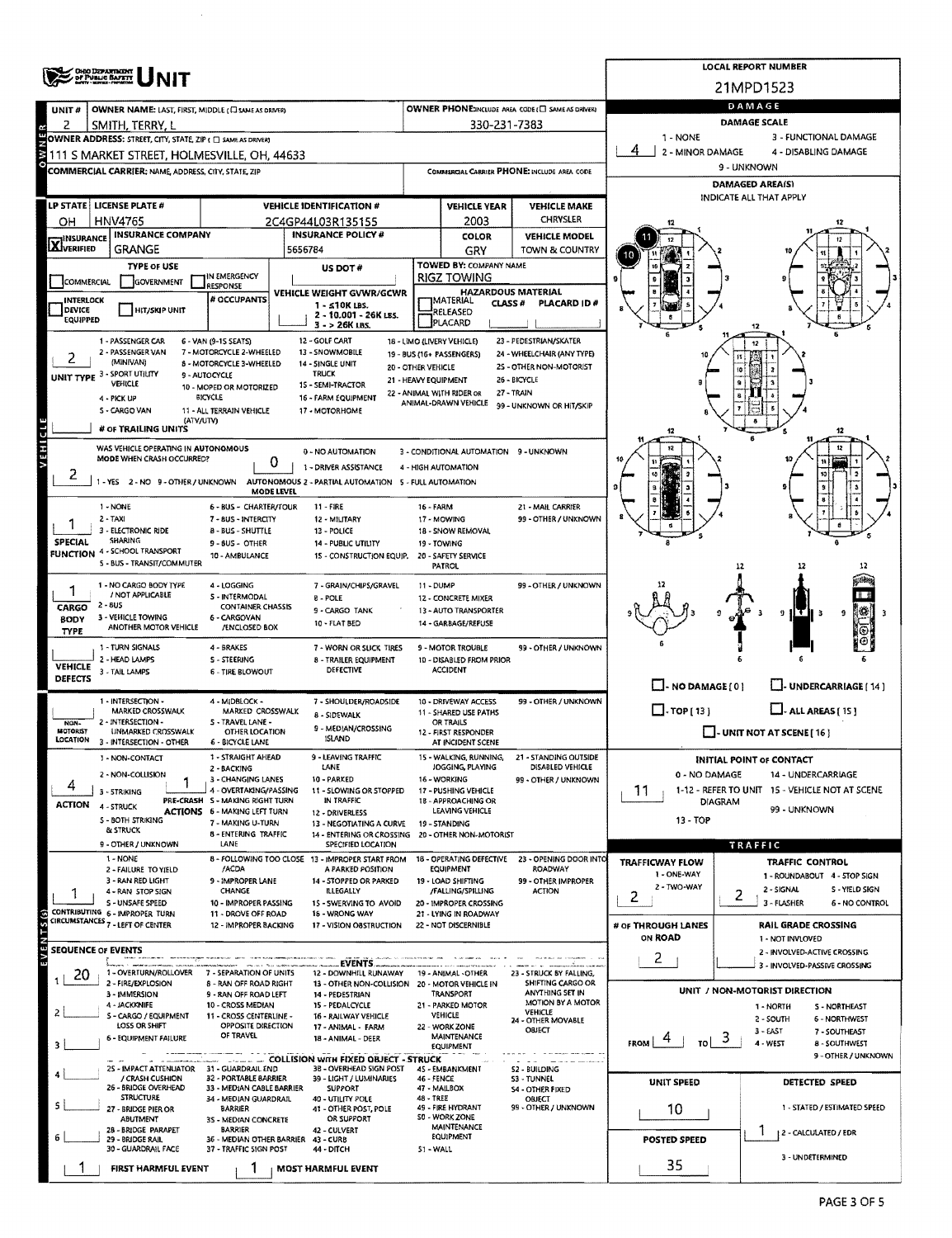| Se puisse arriva                              | <b>MOTORIST / NON-MOTORIST</b>                         |                                                                      |                                                                                    |                                                                             |                                                    |                                                                                |                                                                            | <b>LOCAL REPORT NUMBER</b><br>21MPD1523                                                                       |                                                |                                                              |                     |                                                                   |                                              |                        |  |
|-----------------------------------------------|--------------------------------------------------------|----------------------------------------------------------------------|------------------------------------------------------------------------------------|-----------------------------------------------------------------------------|----------------------------------------------------|--------------------------------------------------------------------------------|----------------------------------------------------------------------------|---------------------------------------------------------------------------------------------------------------|------------------------------------------------|--------------------------------------------------------------|---------------------|-------------------------------------------------------------------|----------------------------------------------|------------------------|--|
| UNIT#                                         |                                                        | <b>NAME: LAST, FIRST, MIDDLE</b>                                     |                                                                                    | <b>DATE OF BIRTH</b>                                                        |                                                    |                                                                                |                                                                            |                                                                                                               | AGE                                            | <b>GENDER</b>                                                |                     |                                                                   |                                              |                        |  |
|                                               |                                                        | DOTSON, ADRIAN, N                                                    |                                                                                    | 20<br>10/12/2001                                                            |                                                    |                                                                                |                                                                            |                                                                                                               |                                                | F                                                            |                     |                                                                   |                                              |                        |  |
|                                               | ADDRESS: STREET, CITY, STATE, ZIP                      |                                                                      |                                                                                    |                                                                             |                                                    |                                                                                |                                                                            | <b>CONTACT PHONE - INCLUDE AREA CODE</b><br>330-231-8798                                                      |                                                |                                                              |                     |                                                                   |                                              |                        |  |
|                                               | <b>INJURIES INJURED</b>                                | 198 E SPRING STREET, KILLBUCK, OH, 44637<br><b>EMS AGENCY (NAME)</b> |                                                                                    |                                                                             | INJURED TAKEN TO: MEDICAL FACILITY (NAME, CITY)    |                                                                                | <b>SAFETY EQUIPMENT</b>                                                    |                                                                                                               |                                                | <b>SEATING</b>                                               |                     | AIR BAG USAGE                                                     | <b>EJECTION</b>                              | <b>TRAPPED</b>         |  |
| з                                             | <b>TAKEN</b><br>BY<br>$+1$                             |                                                                      |                                                                                    |                                                                             | <b>USED</b><br>4                                   |                                                                                | DOT-COMPLIANT<br><sup>J</sup> MC HELMET                                    | POSITION<br>1                                                                                                 |                                                | 2<br>1                                                       |                     |                                                                   |                                              |                        |  |
|                                               |                                                        | OL STATE OPERATOR LICENSE NUMBER                                     |                                                                                    | <b>OFFENSE CHARGED</b>                                                      |                                                    | <b>LOCAL</b>                                                                   | OFFENSE DESCRIPTION                                                        |                                                                                                               |                                                |                                                              |                     | <b>CITATION NUMBER</b>                                            |                                              |                        |  |
| OH                                            | UL680499                                               |                                                                      | 313.03                                                                             |                                                                             |                                                    | CODE                                                                           | <b>RED LIGHT VIOLATIONS</b>                                                |                                                                                                               |                                                |                                                              |                     | 53FC51U                                                           |                                              |                        |  |
| OL CLASS                                      |                                                        | ENDORSEMENT<br><b>RESTRICTION SELECT UP TO 3</b><br><b>DRIVER</b>    |                                                                                    |                                                                             | ALCOHOL / DRUG SUSPECTED                           |                                                                                | <b>CONDITION</b>                                                           |                                                                                                               | <b>ALCOHOL TEST</b>                            |                                                              |                     | <b>DRUG TEST(S)</b>                                               |                                              |                        |  |
| 4                                             |                                                        |                                                                      | <b>DISTRACTED</b><br>BY                                                            | ALCOHOL                                                                     | OTHER DRUG                                         | <b>MARIJUANA</b>                                                               | 1                                                                          | <b>STATUS</b><br>1                                                                                            | <b>TYPE</b><br>1                               | VALUE                                                        | <b>STATUS</b><br>1  | <b>TYPE</b><br>1                                                  |                                              | RESULTS SELECT UP TO 4 |  |
| UNIT #                                        |                                                        | NAME: LAST, FIRST, MIDDLE                                            |                                                                                    |                                                                             |                                                    |                                                                                |                                                                            |                                                                                                               |                                                | DATE OF BIRTH                                                |                     |                                                                   | AGE                                          | <b>GENDER</b>          |  |
| 2                                             | SMITH, TERRY, L                                        |                                                                      |                                                                                    |                                                                             |                                                    |                                                                                |                                                                            |                                                                                                               |                                                | 11/27/1954                                                   |                     |                                                                   | 66                                           | м                      |  |
|                                               | ADDRESS: STREET, CITY, STATE, ZIP                      |                                                                      |                                                                                    |                                                                             |                                                    |                                                                                |                                                                            |                                                                                                               |                                                | <b>CONTACT PHONE - INCLUDE AREA CODE</b>                     |                     |                                                                   |                                              |                        |  |
|                                               |                                                        | 111 S MARKET STREET, HOLMESVILLE, OH, 44633                          |                                                                                    |                                                                             |                                                    |                                                                                |                                                                            |                                                                                                               | 330-231-7383                                   |                                                              |                     |                                                                   |                                              |                        |  |
| 5                                             | <b>INJURIES INJURED</b><br><b>TAKEN</b><br>B٧<br>$+1$  | <b>EMS AGENCY (NAME)</b>                                             |                                                                                    |                                                                             | INJURED TAKEN TO: MEDICAL FACILITY (NAME, CITY)    |                                                                                | <b>SAFETY EQUIPMENT</b><br><b>USED</b><br>4                                |                                                                                                               | <b>DOT-COMPLIANT</b><br><sup>I</sup> MC HELMET | <b>SEATING</b><br><b>POSITION</b><br>1                       |                     | AIR BAG USAGE<br><b>EJECTION</b><br><b>TRAPPED</b><br>1<br>1<br>1 |                                              |                        |  |
| OL STATE                                      |                                                        | <b>OPERATOR LICENSE NUMBER</b>                                       |                                                                                    | OFFENSE CHARGED                                                             |                                                    | <b>LOCAL</b>                                                                   | <b>OFFENSE DESCRIPTION</b>                                                 |                                                                                                               |                                                |                                                              |                     | <b>CITATION NUMBER</b>                                            |                                              |                        |  |
| OН                                            | RT052706                                               |                                                                      |                                                                                    |                                                                             |                                                    | CODE<br>H                                                                      |                                                                            |                                                                                                               |                                                |                                                              |                     |                                                                   |                                              |                        |  |
| OL CLASS                                      | <b>ENDORSEMENT</b>                                     | <b>RESTRICTION SELECT UP TO 3</b>                                    | <b>DRIVER</b>                                                                      |                                                                             | ALCOHOL / DRUG SUSPECTED                           |                                                                                | <b>CONDITION</b>                                                           |                                                                                                               | ALCOHOL TEST                                   |                                                              |                     |                                                                   | <b>DRUG TEST(S)</b>                          |                        |  |
| 4                                             |                                                        |                                                                      | <b>DISTRACTED</b><br>$18Y$ <sub>1</sub>                                            | ALCOHOL<br><b>OTHER DRUG</b>                                                |                                                    | MARIJUANA                                                                      | 1                                                                          | <b>STATUS</b>                                                                                                 | TYPE<br>1                                      | VALUE                                                        | <b>STATUS</b><br>-1 | TYPE                                                              |                                              | RESULTS SELECT UP TO 4 |  |
| UNIT #                                        |                                                        | NAME: LAST, FIRST, MIDDLE                                            |                                                                                    |                                                                             |                                                    |                                                                                |                                                                            | 1                                                                                                             |                                                | DATE OF BIRTH                                                |                     | 1                                                                 | AGE                                          | <b>GENDER</b>          |  |
|                                               |                                                        |                                                                      |                                                                                    |                                                                             |                                                    |                                                                                |                                                                            |                                                                                                               |                                                |                                                              |                     |                                                                   |                                              |                        |  |
|                                               | ADDRESS: STREET, CITY, STATE, ZIP                      |                                                                      |                                                                                    |                                                                             |                                                    |                                                                                |                                                                            |                                                                                                               |                                                | <b>CONTACT PHONE - INCLUDE AREA CODE</b>                     |                     |                                                                   |                                              |                        |  |
|                                               |                                                        |                                                                      |                                                                                    |                                                                             |                                                    |                                                                                |                                                                            |                                                                                                               |                                                |                                                              |                     |                                                                   |                                              |                        |  |
|                                               | <b>INJURIES INJURED</b><br>TAKEN<br>BY                 | <b>EMS AGENCY (NAME)</b>                                             | <b>SAFETY EQUIPMENT</b><br>INJURED TAKEN TO: MEDICAL FACILITY (NAME, CITY)<br>USED |                                                                             |                                                    | <b>SEATING</b><br>(DOT-COMPLIANT)<br><b>POSITION</b><br><sup>I</sup> MC HELMET |                                                                            |                                                                                                               |                                                | AIR BAG USAGE EIECTION<br><b>TRAPPED</b>                     |                     |                                                                   |                                              |                        |  |
| <b>OL STATE</b>                               |                                                        | <b>OPERATOR LICENSE NUMBER</b>                                       |                                                                                    | LOCAL<br>OFFENSE CHARGED<br><b>CODE</b><br>ALCOHOL / DRUG SUSPECTED         |                                                    |                                                                                | OFFENSE DESCRIPTION                                                        |                                                                                                               |                                                |                                                              |                     | <b>CITATION NUMBER</b>                                            |                                              |                        |  |
| OL CLASS                                      | ENDORSEMENT                                            | <b>RESTRICTION SELECT UP TO 3</b>                                    | <b>DRIVER</b>                                                                      |                                                                             |                                                    |                                                                                | <b>CONDITION</b>                                                           |                                                                                                               | ALCOHOL TEST                                   |                                                              |                     | DRUG TEST(S)                                                      |                                              |                        |  |
|                                               |                                                        |                                                                      | <b>DISTRACTED</b><br>BY                                                            | <b>ALCOHOL</b>                                                              | <b>OTHER DRUG</b>                                  | MARUUANA                                                                       |                                                                            | <b>STATUS</b>                                                                                                 | <b>TYPE</b>                                    | VALUE                                                        | <b>STATUS</b>       | TYPE                                                              |                                              | RESULTS SELECT UP TO 4 |  |
|                                               | <b>INJURIES</b>                                        | <b>SEATING POSITION</b>                                              | AIR RAG                                                                            |                                                                             | OL CLASS.                                          |                                                                                | OL RESTRICTION(S) DRIVER DISTRACTION                                       |                                                                                                               |                                                |                                                              |                     |                                                                   | <b>TEST STATIIS</b>                          |                        |  |
| 1 - FATAL                                     |                                                        | 1- FRONT LEFT SIDE.<br>(MOTORCYCLE DRIVER)                           | <b>ALT'- NOT DEPLOYED</b><br>2 - DEPLOYED FRONT                                    |                                                                             | 1 - CLASS A'                                       |                                                                                | 1 - ALCOHOL INTERLOCK                                                      | $n - r$ a                                                                                                     |                                                | - NOT DISTRACTED<br>2 - MANUALLY OPERATING AN                |                     |                                                                   | ., 1 - NONE GIVEN "<br>2 - TEST REFUSED.     |                        |  |
| 2 - SUSPECTED SERIOUS<br>INJURY *             |                                                        | 2 - FRONT - MIDDLE<br><b>3 3 - FRONT - RIGHT SIDE</b>                | 3 - DEPLOYED SIDE-<br>4 - DEPLOYED BOTH'                                           |                                                                             | 2 - CLASS B                                        |                                                                                | <b>DEVICE DEVICE</b><br>2 - CDL INTRASTATE ONLY<br>: 3 - CORRECTIVE LENSES |                                                                                                               |                                                | <b>ELECTRONIC</b><br><b>COMMUNICATION DEVICE</b>             |                     |                                                                   | 3 - TEST GIVEN,<br>CONTAMINATED SAMPLE       |                        |  |
| 3 - SUSPECTED MINOR<br>INJURY                 |                                                        | 4 - SECOND - LEFT SIDE<br>(MOTORCYCLE PASSENGER)                     | <b>FRONT/SIDE</b><br><b>S-NOT APPLICABLE</b>                                       |                                                                             | 3 - CLASS C<br>4 - REGULAR CLASS                   |                                                                                | 4 - FARM WAIVER<br>†5 - EXCEPT CLASS A BUS                                 |                                                                                                               |                                                | (TEXTING, TYPING,<br><b>DIAI ING)</b>                        |                     |                                                                   | / UNUSABLE<br>4 - TEST GIVEN,                |                        |  |
| 4 - POSSIBLE INJURY<br>5 - NO APPARENT INJURY |                                                        | 5 - SECOND - MIDDLE<br>6 - SECOND - RIGHT SIDE                       | 9'- DEPLOYMENT UNKNOWN                                                             |                                                                             | (OHIO = D)<br>S - M/C MOPED ONLY                   |                                                                                | 6 - EXCEPT CLASS A<br>& CLASS B BUS                                        |                                                                                                               |                                                | - TALKING ON HANDS-FREE<br><b>COMMUNICATION DEVICE</b>       |                     |                                                                   | <b>RESULTS KNOWN</b><br>S - TEST GIVEN.      |                        |  |
|                                               | tt Assin                                               | <b>17 - THIRD. LEFT SIDE.</b><br>(MOTORCYCLE SIDE CAR)               | <b>EJECTION</b>                                                                    |                                                                             | 6 - NO VALID OL                                    |                                                                                | .7 - EXCEPT TRACTOR-TRAILER<br>'B - INTERMEDIATE LICENSE                   |                                                                                                               |                                                | 4 - TALKING ON HAND-HELD:<br>COMMUNICATION DEVICE            |                     |                                                                   | <b>RESULTS UNKNOWN</b>                       |                        |  |
| 1 - NOT TRANSPORTED                           | <b>INJURIES TAKEN BY</b>                               | 8 - THIRD - MIDDLE<br>9 - THIRD - RIGHT SIDE                         | $4$ - Not ejected $_3$<br>2 - PARTIALLY EJECTED                                    |                                                                             | <b>OL ENDORSEMENT</b>                              |                                                                                | <b>RESTRICTIONS</b><br>- LEARNER'S PERMIT                                  |                                                                                                               |                                                | - OTHER ACTIVITY WITH AN<br>ELECTRONIC DEVICE<br>6-PASSENGER |                     | 1 - NONE                                                          | <b>ALCOHOL TEST TYPE</b>                     |                        |  |
| <b>/TREATED AT SCENE</b><br>$2 - EMS$         |                                                        | <b>10 - SLEEPER SECTION</b><br>OF TRUCK CAB                          | 3 - TOTALLY EJECTED<br>4 - NOT APPLICABLE                                          |                                                                             | }H - HAZMAT                                        |                                                                                | <b>RESTRICTIONS</b><br>10 - LIMITED TO DAYLIGHT                            |                                                                                                               |                                                | 7 - OTHER DISTRACTION<br>INSIDE THE VEHICLE                  |                     | 2 - BLOOD<br>3 - URINE                                            |                                              |                        |  |
| 3 - POLICE                                    |                                                        | 11 - PASSENGER IN<br>OTHER'ENCLOSED CARGO                            | <b>TRAPPED</b>                                                                     |                                                                             | M - MOTORCYCLE<br>P - PASSENGER'                   |                                                                                | <b>ONLY</b><br>- LIMITED TO EMPLOYMENT<br>111<br>12 - LIMITED - OTHER      |                                                                                                               |                                                | <b>B - OTHER DISTRACTION</b><br>OUTSIDE THE VEHICLE          |                     | é 4 - BREATH<br><b>5 - OTHER</b>                                  |                                              |                        |  |
| 9 - OTHER / UNKNOWN                           | <b>26797</b>                                           | <b>AREA (NON-TRAILING UNIT,</b><br><b>BUS, PICK-UP WITH CAP)</b>     | <b>A1 - NOT TRAPPED</b><br>2 - EXTRICATED BY                                       |                                                                             | N - TANKER                                         |                                                                                | 13 - MECHANICAL DEVICES<br>(SPECIAL BRAKES, HAND                           |                                                                                                               |                                                | . 9 - OTHER / UNKNOWN                                        |                     |                                                                   | <b>DRUG TEST TYPE</b>                        |                        |  |
|                                               | <b>SAFETY EQUIPMENT</b>                                | 12 - PASSENGER IN<br>UNENCLOSED CARGO AREA 3 S FREED BY              | MECHANICAL MEANS                                                                   |                                                                             | Q - MOTOR SCOOTER                                  |                                                                                | <b>CONTROLS, OR OTHER</b>                                                  |                                                                                                               |                                                | CONDITION<br>1 - APPARENTLY NORMAL **                        |                     | 1 - NONE<br>2-8LOOD                                               |                                              |                        |  |
| 1 - NONE USED 37<br>2 - SHOULDER BELT ONLY    |                                                        | 13 - TRAILING UNIT<br>14 - RIDING ON VEHICLE                         |                                                                                    | R - THREE-WHEEL <sup>187</sup><br>NON-MECHANICAL MEANS<br><b>MOTORCYCLE</b> |                                                    |                                                                                | <b>15 - MOTOR VEHICLES</b>                                                 | <b>ADAPTIVE DEVICES)</b><br>2 PHYSICAL IMPAIRMENT.<br>14 - MILITARY VEHICLES ONLY<br>- EMOTIONAL (E.G.,<br>13 |                                                |                                                              |                     | 3 - URINE-<br>4 - OTHER                                           |                                              |                        |  |
| USED<br>3 - LAP BELT ONLY USED                |                                                        | <b>EXTERIOR</b><br><b>INON-TRAILING UNIT)</b>                        |                                                                                    |                                                                             | IS - SCHOOL BUS<br><b>IT - DOUBLE &amp; TRIPLE</b> |                                                                                | WITHOUT AIR BRAKES<br>16 - OUTSIDE MIRROR                                  | DEPRESSED, ANGRY,<br><b>CISTURBED)</b>                                                                        |                                                |                                                              |                     | DRUG TEST RESULT(S)                                               |                                              |                        |  |
| 4 - SHOULDER & LAP BELT<br>$USED, \quad 2.64$ |                                                        | 15 - NON-MOTORIST<br>99 - OTHER / UNKNOWN                            |                                                                                    |                                                                             | <b>TRAILERS</b><br>(X - TANKER / HAZMAT            |                                                                                | 17 - PROSTHETIC AID<br>-18 - OTHER<br>τb.                                  |                                                                                                               |                                                | 4 - ILLNESS<br>5 - FELL ASLEEP, FAINTED,                     |                     |                                                                   | 1 - AMPHETAMINES<br>2 - BARBITURATES         |                        |  |
| - FORWARD FACING                              | S - CHILD RESTRAINT SYSTEM                             |                                                                      |                                                                                    |                                                                             | ・「恐惧魅力                                             |                                                                                |                                                                            |                                                                                                               |                                                | FATIGUED, ETC.<br>6 - UNDER THE INFLUENCE OF                 |                     |                                                                   | 3 - BENZODIAZEPINES<br>4 - CANNABINOIDS      |                        |  |
| - REAR FACING                                 | 6 - CHILD RESTRAINT SYSTEM                             |                                                                      |                                                                                    |                                                                             | GENDER<br>F-FEMALE                                 | ್ಡಿಎಂ                                                                          |                                                                            |                                                                                                               |                                                | MEDICATIONS / DRUGS /<br>ALCOHOL                             |                     |                                                                   | S - COCAINE - - - -<br>6 - OPIATES / OPIOIDS |                        |  |
| 7 - BOOSTER SEAT<br>8 - HELMET USED           |                                                        |                                                                      |                                                                                    |                                                                             | M - MALE,                                          |                                                                                |                                                                            |                                                                                                               |                                                | 9 - OTHER / UNKNOWN                                          |                     | $7 -$ OTHER                                                       | 8 - NEGATIVE RESULTS                         |                        |  |
|                                               | 9 - PROTECTIVE PADS USED<br>(ELBOWS, KNEES, ETC)       |                                                                      |                                                                                    |                                                                             | U - OTHER / UNKNOWN                                |                                                                                |                                                                            |                                                                                                               |                                                |                                                              |                     |                                                                   |                                              |                        |  |
|                                               |                                                        |                                                                      |                                                                                    |                                                                             |                                                    |                                                                                |                                                                            |                                                                                                               |                                                |                                                              |                     |                                                                   |                                              |                        |  |
| / BICYCLE ONLY                                | 10 - REFLECTIVE CLOTHING<br>11 - LIGHTING - PEDESTRIAN |                                                                      |                                                                                    |                                                                             |                                                    |                                                                                |                                                                            |                                                                                                               |                                                |                                                              |                     |                                                                   |                                              |                        |  |

 $\sim$ 

 $\sim$   $\epsilon$